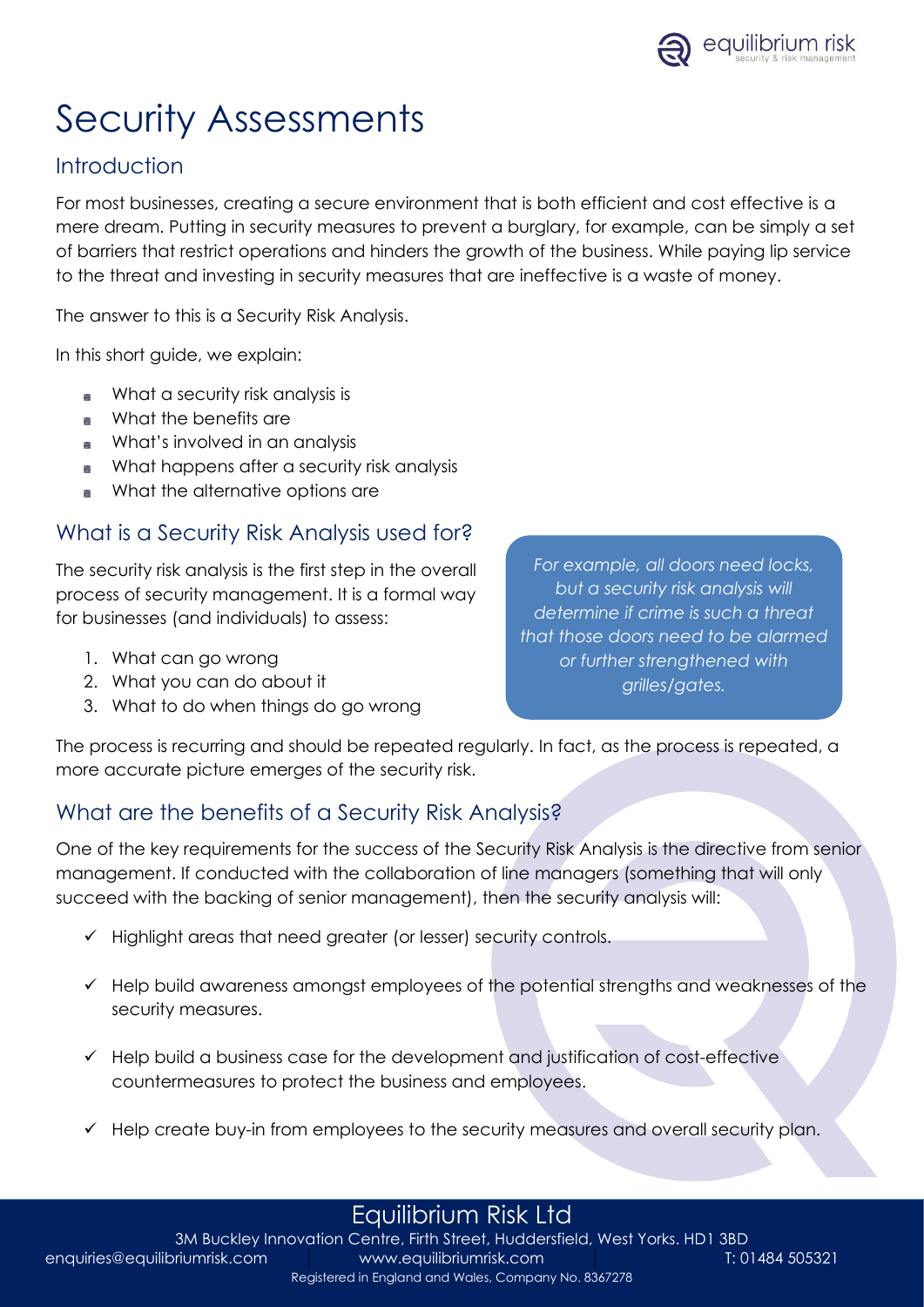### What's involved in a Security Risk Analysis?

| <b>Identify the Assets</b>                   | • Identify the assets that need protecting<br>• Characterise the context in which they exist                                                                                                            |
|----------------------------------------------|---------------------------------------------------------------------------------------------------------------------------------------------------------------------------------------------------------|
| <b>Determine the Threats</b>                 | • Threats - source of potential harm<br>• Identify the potential of the threats                                                                                                                         |
| <b>Assess the Probability</b>                | • Probability - the likelihood that threat will occur<br>• Estimate the probability of each threat                                                                                                      |
| <b>Gauge the Impact</b>                      | • Impact - the damage (direct and indirect) that<br>would occur if the threat materialised.<br>• Determine the potential impact to the asset if the<br>threat occurs.                                   |
| <b>Plot the Risk Value</b>                   | • Plot impact and likelihood on a graph to determine a<br>level of "raw" risk                                                                                                                           |
| <b>Establish the</b><br><b>Vulnerability</b> | • Vulnerability - a weakness or a flaw in a security<br>system or any business process that could<br>conceivably be exploited by a threat.                                                              |
| <b>Prioritise the Risk</b>                   | • Risk - the potential for loss, considering the<br>likelihood, impact and vulnerabilities.<br>• Measure the "raw" risk against vulnerability or<br>controllability to determine protection priorities. |



Most petrol stations have standard baseline security measures in place (CCTV, safes, duress buttons, locks, intrusion detection etc).

But where the risk analysis indicates an elevated risk of robbery there will be a need for enhanced measures during hours of darkness, such as shop lock-down and service through a bulletresistant hatch or pay-atthe-pump.

#### Equilibrium Risk Ltd [3M Buckley Innovation Centre, Firth Street, Huddersfield, West Yorks. HD1 3BD](http://www.equilibriumrisk.com) enquiries@equilibriumrisk.com www.equilibriumrisk.com T: 01484 505321 Registered in England and Wales, Company No. 8367278

equilibrium risk